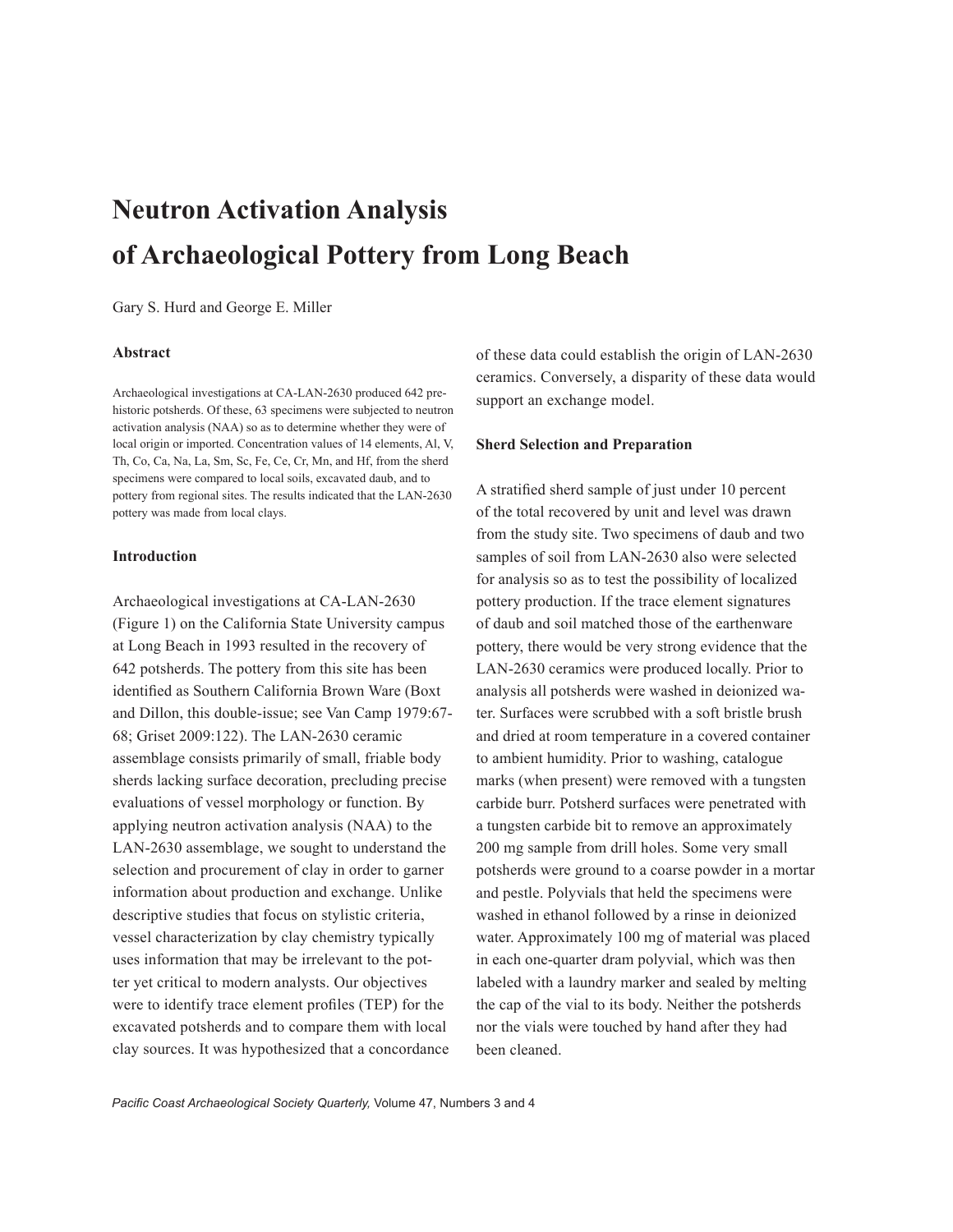# **Neutron Activation Analysis, Irradiation, Gamma Counting, and Standards**

All irradiations were performed at the UC Irvine Nuclear Reactor Facility using the TRIGA Mark I reactor. The reactor generates a core neutron density of 2 x 1012 neutrons per cm2 per second at a thermal energy of 250 kw. Trace element determinations for the study samples incorporated the three irradiation schedules discussed below.

#### *A Short-Lived Isotope Determination*

Irradiation occurred for one minute or less in the Pneumatic Transfer facility at fluxes from 1 x 10<sup>11</sup> to  $2 \times 10^{12}$  neutrons/cm<sup>2</sup> per second, depending upon the sample size. Gamma ray spectrometry followed a sixminute cooling period, using an HPGe end window detector (Canberra Nuclear) with 30 percent efficiency and 2.2 keV resolution at 1332 keV. Data collection time was 4 minutes. This schedule was utilized to generate data on short half-lived isotopes of titanium (Ti), vanadium (V), aluminum (Al), manganese (Mn), and sodium (Na). There were 78 unknowns and three standards analyzed under this condition.

# *An Intermediate Lifetime Isotope Determination*

Irradiation occurred for 10–15 minutes while rotating in a lazy Susan at a flux of 1 x 1012



Figure 1. Location of study site CA-LAN-2630 (solid triangle to east of Long Beach) and other locations mentioned in text. Map by Rusty van Rossmann and Matthew A. Boxt.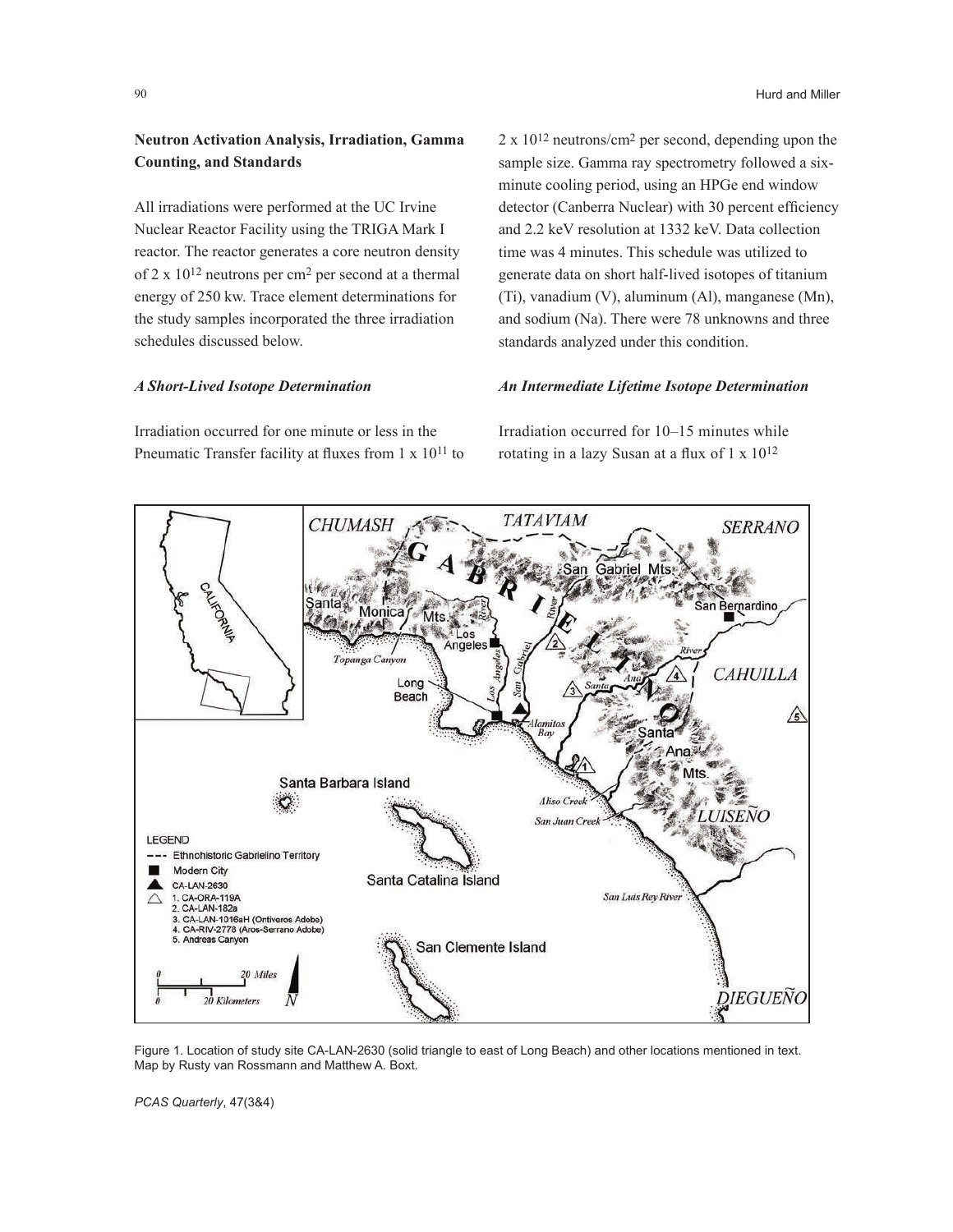neutrons/cm2-second. Gamma ray spectrometry followed using an HPGe Well Detector (Princeton GammaTech) with a 23 mm ID well x 44 mm high, (active volume approximately  $115 \text{ cm}^3$ ), approximately 20 percent efficiency, 2.8 keV resolution; 15 minutes count time was employed. This schedule was utilized to generate data on samarium (Sm), tungsten (W), lanthanum (La), scandium (Sc), and potassium (K). The large number of specimens resulted in the loss of potassium (K) values for a significant number of potsherds. This occurred because the entire data acquisition run of 63 samples allowed the 12.36 hour half-life K-42 to decay below detection range. This problem could be avoided by others needing potassium data by irradiating the sample in two lots, which will nearly double the required reactor costs. There were a number of additional isotopes detected during this data acquisition run. Some were present in only a small number of specimens, some were available with greater accuracy from other analyses, and some had unacceptable errors. The Appendix presents the element concentration assignments and proveniences for the study specimens.

#### *A Long Lifetime Isotope Determination*

Irradiation for one to four hours in the lazy Susan at a flux of  $1 \times 10^{12}$  neutrons/cm<sup>2</sup>-second was implemented. Gamma ray spectrometry followed using the same well detector after a decay of two to three days and a count time of one hour. A final data acquisition run was made following a 30-day decay period. Each specimen's gamma spectrum was collected for 4,000 seconds (1.1 hours), using approximately four days of detector time. Data errors were greatly reduced for long half-lived isotopes. Others, in particular, chromium (Cr), cobalt (Co), cerium (Ce), hafnium (Hf), and thorium (Th) measured from the daughter product (Pa-233), were only detectable after the more active short half-life isotopes had decayed below detection limits. Both spectrometer systems are AccuSpec Model A or B boards with 8K channel memory operated at

approximately 0.7 keV per channel. The boards are in PC systems and operated by an ASAP (Analyzer Spectroscopy Application Program) package from ND/Canberra Nuclear. This package provides peak areas, isotope identification, and decay computation capabilities, as well as providing for system calibration. The 30 percent detector system is provided with a Gated Integrator Fast Amplifier (Canberra Model 2024) and Fast ADC (8715). It also can be used with a Loss Free Counting module for high count rate correction. Isotopes and the calculated values fell within the standard deviations (Table 1).

#### **Data Reliability**

Various procedures were performed to guarantee internal data reliability. The first was to prepare blanks that were run with each lot of specimens. Blanks were empty polyvials that were washed, labeled, and irradiated and counted along with the specimen samples. None of the blanks showed gamma activity above background. One potsherd specimen contaminated by the white paint used during cataloguing was analyzed and showed a significant increase of gamma activity from titanium. This contaminated specimen had approximately 20 times the titanium concentration found in the other samples, but there were no other data

| <b>Element</b> |                   | <b>Half Life</b> | <b>Standard Deviation</b> |
|----------------|-------------------|------------------|---------------------------|
| Aluminum       | (A <sub>l</sub> ) | 2.3 minutes      | $\pm 0.5 \%$              |
| Vanadium       | (V)               | 3.76 minutes     | $\pm 3.0 \%$              |
| Titanium       | (T <sub>i</sub> ) | 5.79 minutes     | $\pm 4.0 \%$              |
| Manganese      | $(Mn-56)$         | $2.58$ hours     | $\pm 1.0 \%$              |
|                | $(Mn-54)$         | 312.5 days       |                           |
| Samarium       | (Sm)              | 47.1 hours       | $\pm 1.0 \%$              |
| Tungsten       | (W)               | 23.9 hours       | $\pm 1.0 \%$              |
| Lanthanum      | (La)              | 40.27 hours      | $\pm 1.0 \%$              |
| Scandium       | (Sc)              | 83.9 days        | $\pm 4.0 \%$              |

Table 1. Isotopes and Relative Standard Deviations for the Proposed Key Elements.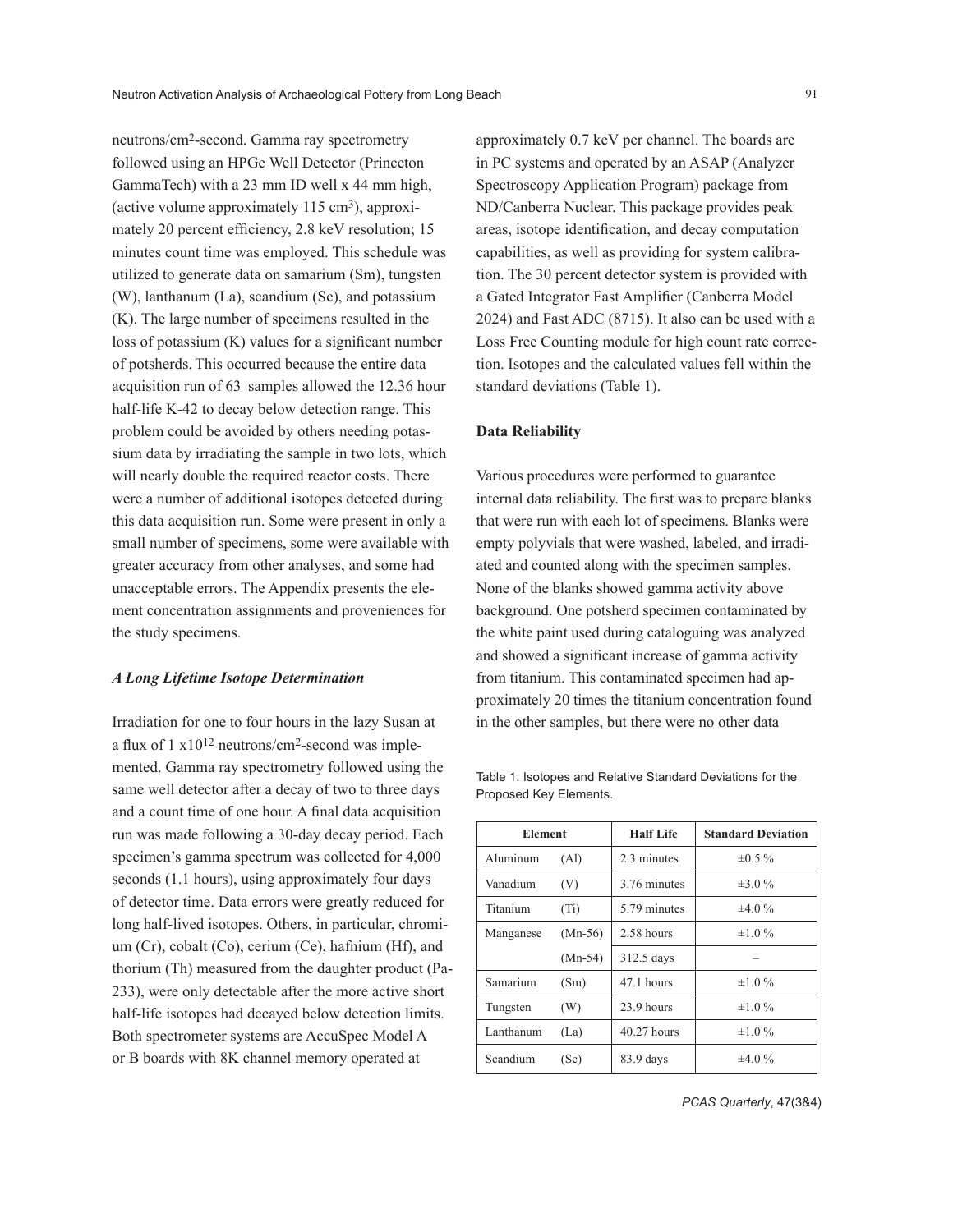abnormalities. We decided to report but not analyze the titanium data. Similarly, comparison of the data generated from potsherds ground versus those drilled revealed that only drilled potsherds returned positive tungsten values. Consequently, data values for tungsten are not reported, as the drill bit was clearly the source of the detected values. Multiple standards were run with each batch of specimens. A linear transformation of peak areas to counts per second per mg provided the data for element concentration calculations relative to the coal fly ash standard specimens. By preparing multiple standards, the standards themselves could be relatively cross-checked against their published element concentrations.

The data resulting from the chemical analysis were used to address the local production hypothesis. We began the current procedure by examining the Spearman rank order correlation matrix (Table 2); from simple inspection we observe two subsets of highly intercorrelated elements, Na, La, and Sm, and Fe, Sc, Cr, Ce, Th, Mn, and Hf, with the remaining elements, Al, Ca, V, Tm, and Co, uncorrelated. This suggests that the intercorrelated subsets represent the element concentrations of minerals within the clay matrix. Regardless of the origin of these subsets, it is necessary that they be reduced to single data points, such as a calculated centroid. In this case with the average subset intercorrelation above .9, we ultimately selected just one isotope from each subset to represent that subset.

#### **Analysis**

We next examined the sample distribution of each of the measured isotope concentrations. The uncorrelated elements, Al, Ti, V, Tm, and Co, are basically unimodal and approximately normal (Figure 2 a–e). The exception is the strongly bimodal distribution obtained from the calcium data (Figure 2f). The first intercorrelated subset, Na and La, is strongly bimodal (Figure 2g,h), and the data for samarium appears to be weakly trimodal (Figure 2i). Accordingly, we examined the relationship between Na, La, and Sm by splitting the sample at the inflection point of the sodium distribution, fitting a simple regression line to each of the resulting subsets. The regression lines are very different for the two data subsets. The upper distribution regression (e.g., high sodium values) is  $Y(La) =$ 0.45X(Sm)+25 (Figure 3a), and the lower distribution (e.g., low sodium values) is  $Y(La) = 0.20X(Sm) + 42$ (Figure 3b). The R2 for the regression line in Figure 3a is very low, indicating that those data should be interpreted cautiously. However, the overall result indicates that varying amounts of two minerals are contributing to the trace element profiles of the clay matrix. One of these minerals is present in small amounts and has a lanthanum to samarium ratio of 5:1, while the other is more common and has a lanthanum to samarium ratio of 4:1. Naturally, we recognize that some potsherds may contain both hypothetical minerals and in various amounts and that this may account for the appearance of a third mode in the samarium distribution.

Data distributions for the remaining set of intercorrelated elements, Fe, Sc, Cr, Ce, Th, Mn, and Hf, are presented in Figure 4 with iron representing the group. We note clear representations of bimodal, potentially trimodal, element concentration distribution patterns. However, when the data are examined, we find that a single regression line fits both the upper and lower parts of the distribution patterns (Figure 5). We interpret these results to indicate that a single mineral enriches these elements in the clay matrix and that this mineral specie is bimodally distributed. We favor this interpretation over the alternative explanation that these elements constitute the substitution elements in the base clay and that a relatively pure silicate, such as quartz, is bimodally diluting such clay. Such a strong result should have produced obvious textural differences in the potsherds, yet these were not observed. Petrographic analysis might resolve this issue (Plymale-Schneeberger 1993). The elements identified in this study and potential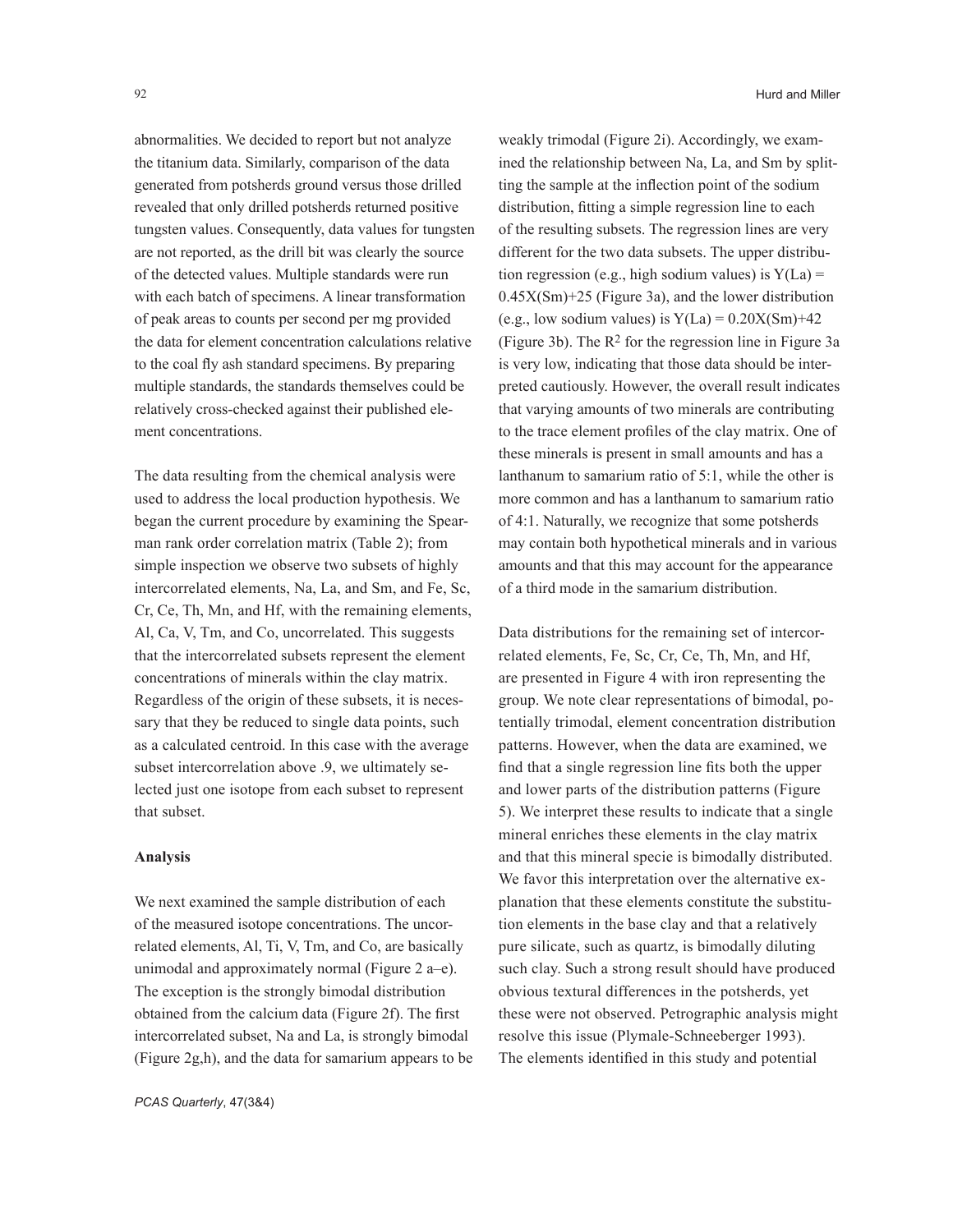Table 2. Spearman Rank Order Correlation Coefficient on the NAA Trace Element Data.

|             | AL        | CA          | TI        | V           |
|-------------|-----------|-------------|-----------|-------------|
| AL          | 1.000     |             |           |             |
| CA          | 0.420     | 1.000       |           |             |
| TI          | 0.102     | $-0.021$    | 1.000     |             |
| V           | 0.385     | 0.275       | 0.096     | 1.000       |
| <b>NA</b>   | $-0.051$  | $-0.076$    | $-0.278$  | $-0.157$    |
| LA          | $-0.005$  | $-0.184$    | $-0.084$  | $-0.094$    |
| <b>SM</b>   | 0.012     | $-0.174$    | $-0.209$  | $-0.127$    |
| SС          | $-0.053$  | 0.193       | 0.003     | 0.070       |
| <b>CR</b>   | $-0.151$  | 0.188       | 0.021     | 0.095       |
| <b>MN54</b> | $-0.050$  | 0.189       | $-0.034$  | 0.036       |
| FE          | $-0.038$  | 0.186       | 0.019     | 0.039       |
| CO          | $-0.019$  | $-0.077$    | 0.134     | $-0.065$    |
| CЕ          | 0.011     | 0.148       | 0.049     | $-0.112$    |
| TM          | 0.196     | 0.130       | 0.296     | 0.029       |
| HF          | 0.065     | 0.062       | 0.078     | $-0.135$    |
| TН          | 0.028     | 0.112       | 0.021     | $-0.081$    |
|             | NA        | LA          | <b>SM</b> | SC          |
| <b>NA</b>   | 1.000     |             |           |             |
| LA          | 0.849     | 1.000       |           |             |
| <b>SM</b>   | 0.925     | 0.942       | 1.000     |             |
| SС          | 0.262     | 0.187       | 0.193     | 1.000       |
| <b>CR</b>   | 0.252     | 0.132       | 0.142     | 0.945       |
| <b>MN54</b> | 0.245     | 0.144       | 0.182     | 0.815       |
| FE          | 0.257     | 0.198       | 0.205     | 0.990       |
| CO          | 0.173     | 0.272       | 0.210     | 0.583       |
| CЕ          | 0.231     | 0.285       | 0.240     | 0.900       |
| TM          | $-0.062$  | 0.050       | 0.010     | 0.103       |
| HF          | 0.244     | 0.300       | 0.275     | 0.725       |
| TH          | 0.233     | 0.289       | 0.266     | 0.858       |
|             | <b>CR</b> | <b>MN54</b> | FE        | $_{\rm CO}$ |
| CR          | 1.000     |             |           |             |
| <b>MN54</b> | 0.773     | 1.000       |           |             |
| FE          | 0.926     | 0.817       | 1.000     |             |
| $\bf CO$    | 0.534     | 0.476       | 0.601     | 1.000       |
| СE          | 0.795     | 0.739       | 0.927     | 0.691       |
| TM          | 0.062     | $-0.051$    | 0.098     | 0.257       |
| HF          | 0.584     | 0.611       | 0.754     | 0.602       |
| TH          | 0.768     | 0.692       | 0.881     | 0.617       |

```
Table 2. Continued.
```

|           | <b>CE</b> | <b>TM</b> | HF    | TH    |
|-----------|-----------|-----------|-------|-------|
| <b>CE</b> | 1.000     |           |       |       |
| <b>TM</b> | 0.164     | 1.000     |       |       |
| HF        | 0.840     | 0.239     | 1.000 |       |
| TH        | 0.934     | 0.148     | 0.811 | 1.000 |

mineral species that could serve as sources and are known from Los Angeles County are given in Table 3 (Pemberton 1983).

#### **Comparisons and Interpretations**

Published NAA results for coastal southern California ceramics are rare, prompting us to look for reports from inland settlements. Frierman (1987) analyzed four Southern California Brown Ware potsherds, or 45 percent of the total assemblage from CA-RIV-2778 (Aros-Serrano Adobe), including a potsherd from the Ontiveros Adobe (CA-LAN-1016/ H). These Historic period potsherds differ by a factor of two to as high as 10 for isotopic concentrations that we found to be significant source identifiers for the LAN-2630 pottery. Since ceramic potsherds had been reported from archaeological sites in the vicinity of LAN-2630, we selected five samples from CA-LAN-182H, the Native American ranchería associated with the Pío Pico Rancho Adobe, which is located roughly 10 km to the northeast. Although these sites are not coeval, we chose LAN-182H because it is related geologically to the study site, within the same sedimentary basin. Indeed, this becomes an important indicator of the regional origins of the LAN-2630 ceramics.

Analysis of the trace element composition of pottery potsherds from LAN-2630 indicates that they can be categorized by the presence of at least three to as many as four minerals that enrich the clay matrix of the pottery; these minerals introduce far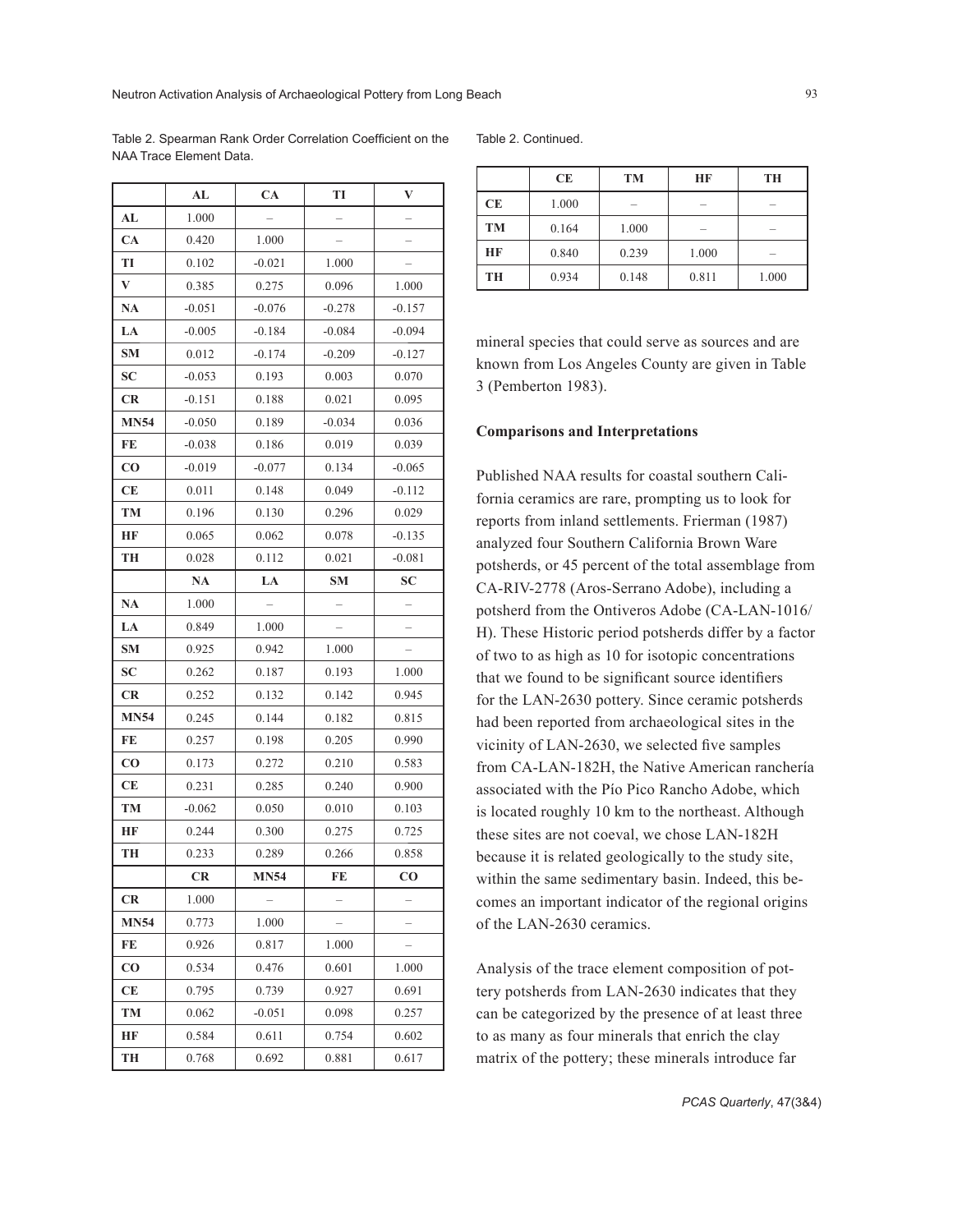

Figure 2. Trace element concentration distributions in the CA-LAN-2630 potsherd sample tested. Aluminium (Al), titanium (Ti), vanadium (V), thulium (Tm), cobalt (Co), calcium (Ca), sodium (Na), lanthanum (La), and samarium (Sm). By Gary S. Hurd and Rusty van Rossmann.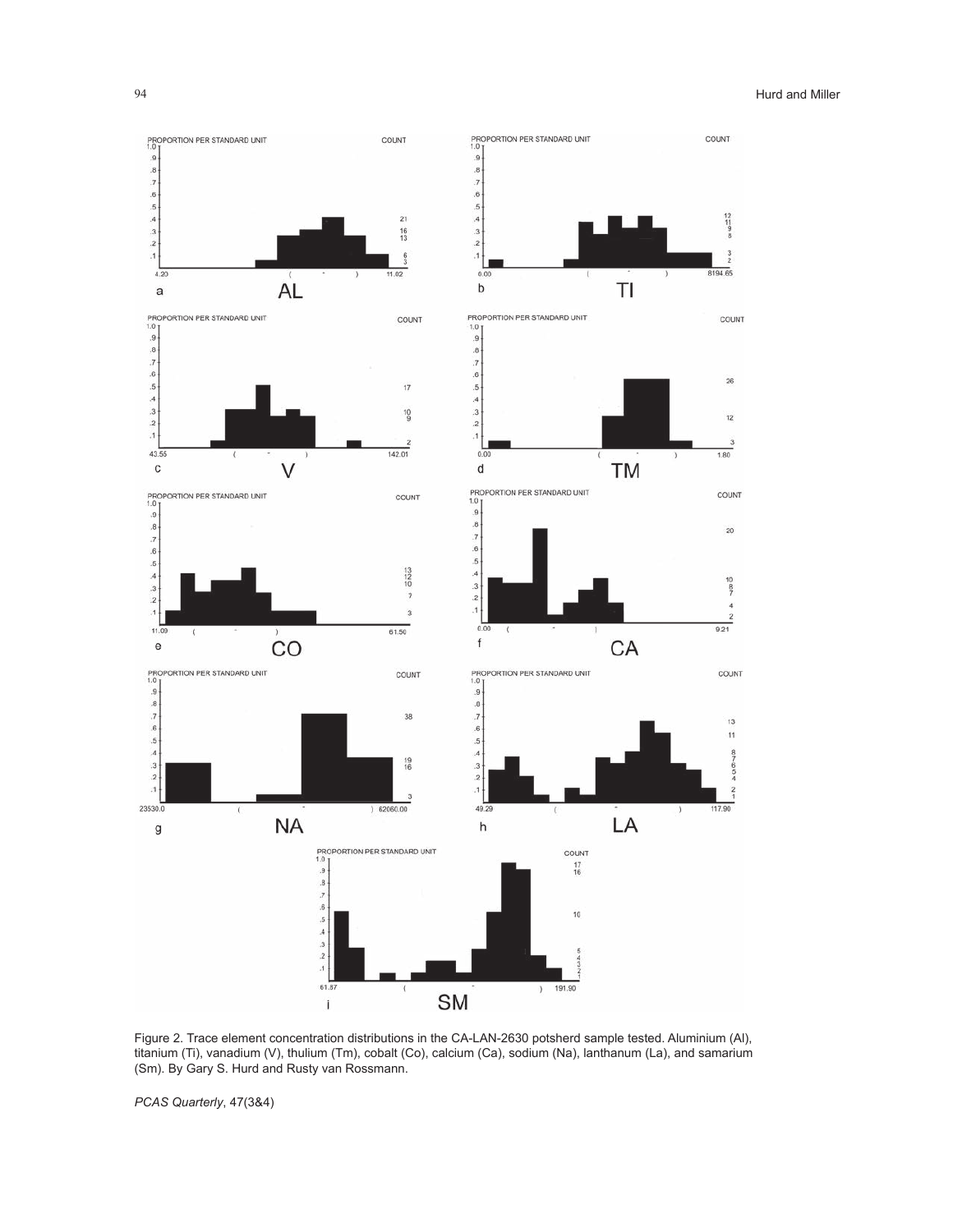

Figure 3. Regression analysis of rare earth element distributions in the CA-LAN-2630 pottery sample tested for sodium (Na), lanthanum (La), and samarium (Sm). Figure by Gary S. Hurd and Rusty van Rossmann.

more variation than the base clay. Partitioning the sample on the inflection points of polymodally distributed element concentrations accounted for most of the sample variance. The partition produced subsets of the sample that included potsherds from LAN-182H, which is geologically comparable but temporally and, in all likelihood, culturally distinct from the study site. The variance in the potsherd trace element profiles is hypothesized to result from two principle sources: (1) the presence of differing amounts of mineral inclusions within the potsherd matrix and (2) the variations in the trace element composition of the actual clays. Thin section analysis of the potsherd sample could be used to further test this hypothesis.

On the basis of NAA, we argue that the study specimens were produced near LAN-2630. There appear to be three elements or groups of elements in the samples that are at least bimodally distributed and independent of each other. Simply splitting the sample at the appropriate inflection points might partition the specimens into interpretable groupings, which account for the majority of data variance. Looking at the contingency tabulation in Table 4, we favor this approach to the data partition. For example, there are a number of near empty cells indicating that this is not merely a random number exercise. A remaining issue is whether such a partition maximally utilizes the sample variance. This is evident when contrasting Figure 6 with the "residual" trend plotted from the unimodal, uncork-related element distributions such as aluminum, vanadium, and cobalt presented in Figure 7. The distant exchange hypothesis may be further tested by the application of Student's t-test to the trace element data from Los Angeles County, Orange County, Riverside County, and LAN-2630.

The Orange County ceramic data were from prehistoric site CA-ORA-119A on the upper Newport Bay (Koerper et al. 1978; Hurd et al. 1990) (Table 5). The Riverside County trace element data derive from Andreas Canyon (Palm Springs) Cahuilla pottery (Hurd and Miller 1973) (Table 6). We are "asking" the data if the trace element compositions of the ceramics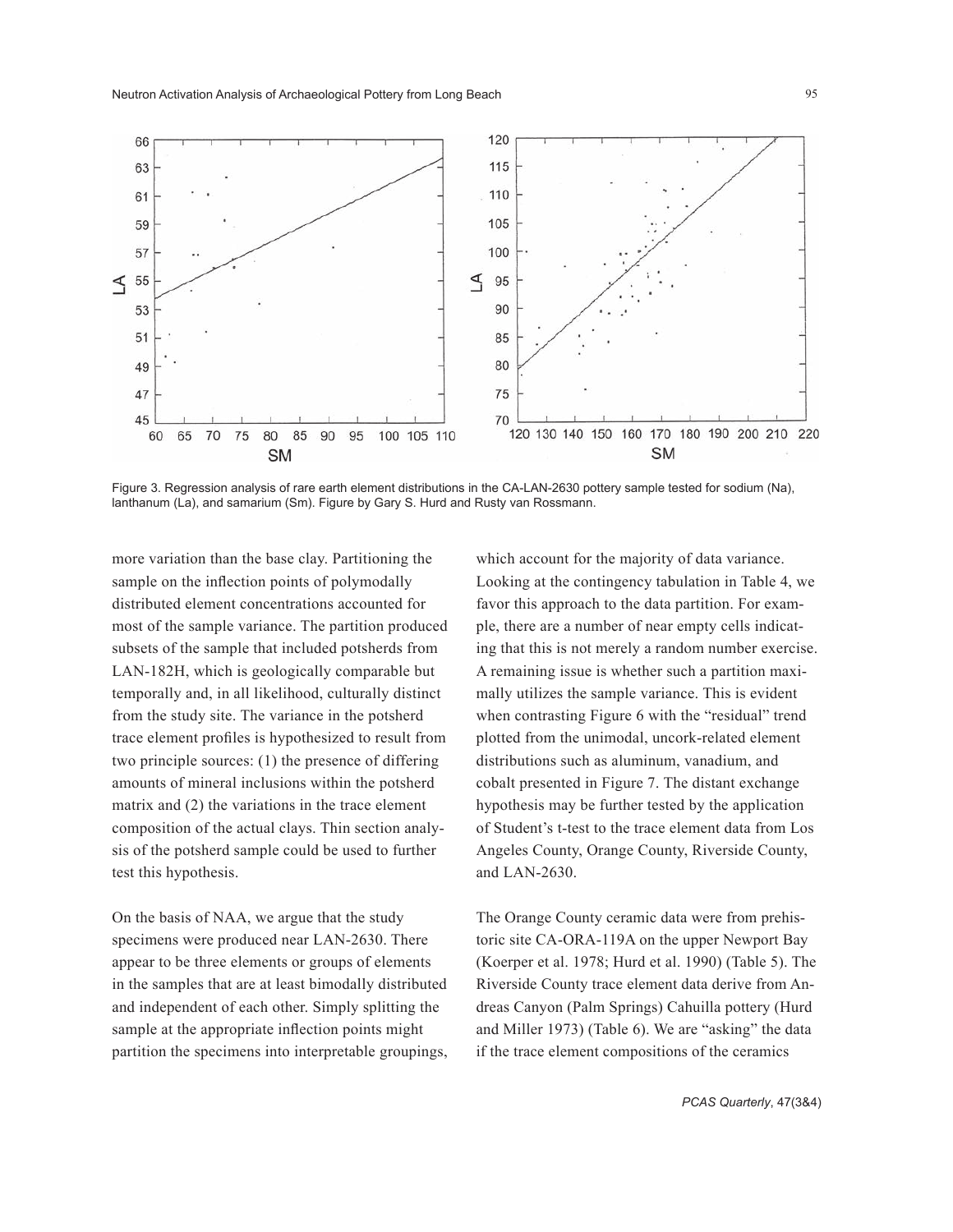

Figure 4. Trace element concentration distributions in the CA-LAN-2630 potsherd sample tested. Scandium (Sc), iron (Fe), cerium (Ce), thorium (Th),chromium (Cr), maganese (Mn), and hafnium (Hf). Figure by Gary S. Hurd and Rusty van Rossmann.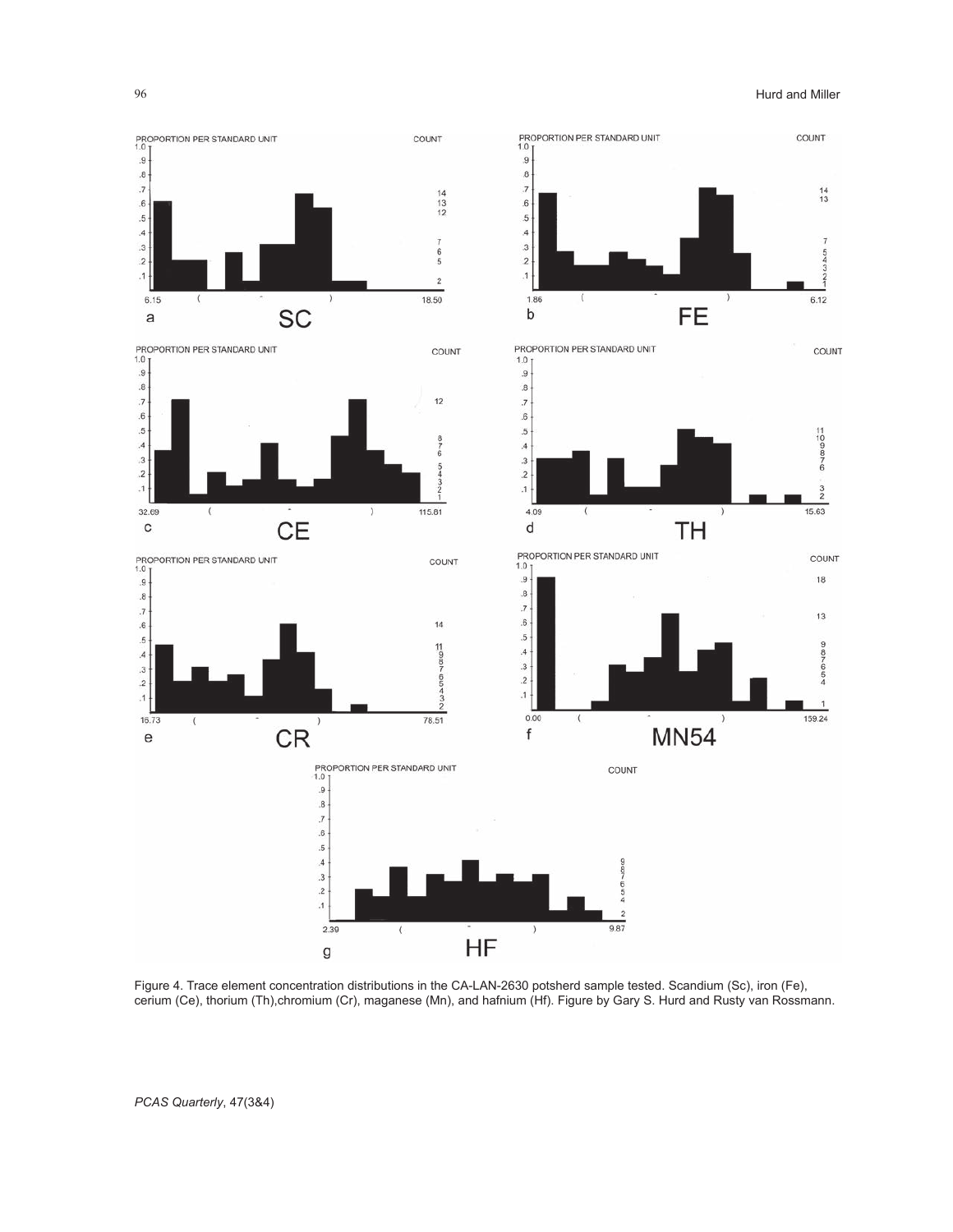

Figure 5. Regression analysis of iron-to-scandium concentrations in the CA-LAN-2630 ceramic sample. By Gary S. Hurd and Rusty van Rossmann.

| Table 3. Elements Identified in Sherd Samples and in Minerals from Los Angeles County. |  |  |
|----------------------------------------------------------------------------------------|--|--|
|                                                                                        |  |  |

|                | <b>Element</b>  | <b>Associated Minerals</b>                                         |
|----------------|-----------------|--------------------------------------------------------------------|
| A <sub>1</sub> | Aluminium       | Clay, feldspar                                                     |
| Au             | Gold            | Placer deposits in San Gabriel Canyon                              |
| Ca             | Calcium         | Common from shell, bone, limestone etc                             |
| Cd             | Cadmium         | With zinc ores, e.g., sphalerite                                   |
| Ce             | Cerium          | Monazite, bastnasite, allanite, orthite                            |
| Cr             | Chromium        | Chromite, chromatin, magnesiochromite (especially with serpentine) |
| Co             | Cobalt          | Cobaltite, smaltite, erythrite                                     |
| Fe             | Iron            | Hematite, magnetite, substitution metal in clay                    |
| Gd             | Gadolinium      | Monazite, bastnasite, gadolinite                                   |
| Hf             | Hafnium         | Zircon $(1\%$ to $5\%)$                                            |
| Ho             | Holmium         | Monazite, gadolinite                                               |
| La             | Lanthanum       | Cerite (25%), monazite (35%) allanite, see cerium                  |
| Mn             | Manganese       | Iron/manganese nodules, many others                                |
| Na             | Sodium          | Ubiquitous                                                         |
| Pd             | Palladium       | Associated with gold, silver, and platinum minerals                |
| Ru             | Ruthenium       | Pyroxinite, with platinum ore, pentlandite                         |
| Sb             | Antimony        | Stibnite, or antimonides of heavy metals                           |
| Sc             | Scandium        | Euxenite, gadolinite                                               |
| Sm             | <b>Samarium</b> | Samarskite, monazite (2.8%), gadolinite                            |
| Sn             | Tin             | Cassiterite (Sn $O_2$ )                                            |
| Th             | Thorium         | Monazite                                                           |
| Ti             | Titanium        | Common, TiO in white paint                                         |
| Tm             | Thulium         | Monazite with thorium                                              |
| W              | Tungsten        | From drill bit                                                     |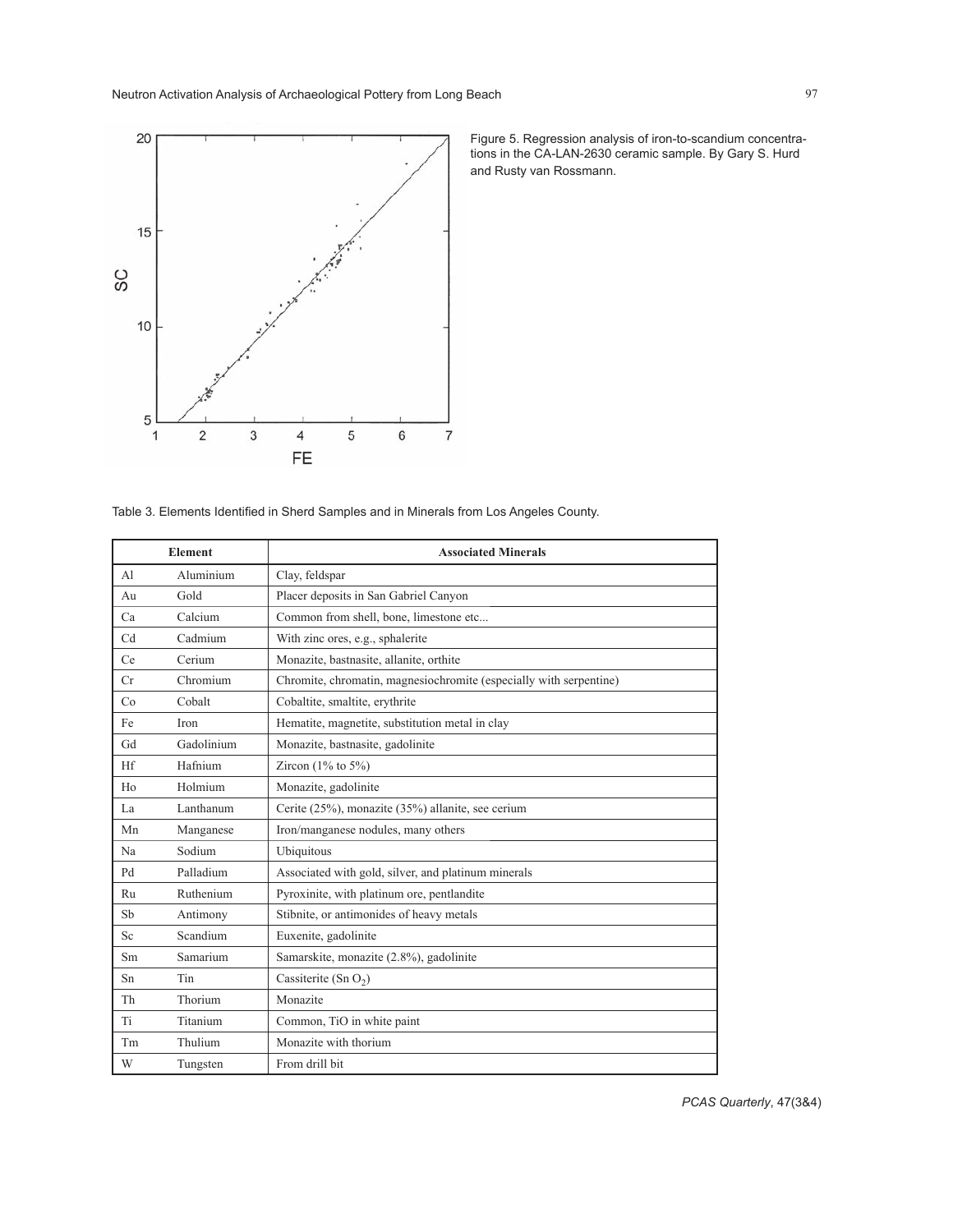Table 4. Contingency Tabulation of Sherds Partitioned Along the Concentration Distribution Inflection Points for (1) Iron, (2) Samarium, and (3) Calcium.

**Calcium = Low**

|       |    |    | <b>Total</b> |
|-------|----|----|--------------|
|       |    |    |              |
|       |    |    |              |
|       |    | 19 | 36           |
| Total | 26 | 22 | 48           |

**Calcium = High**

|              |    | <b>Total</b> |
|--------------|----|--------------|
|              |    |              |
|              |    |              |
|              |    | 16           |
| <b>Total</b> | 12 | 30           |

from these different locations could have come from the same clay source, which is another way of asking if the CSULB specimens could have arrived on-site through long-distance exchange from the previously tested sources. Also, this analysis should result in the mutual grouping of the soil and daub samples, supporting the notion that post-depositional processes have not significantly altered the trace element profile of the study potsherds. While recognizing that these data do not categorize the only possible distant pottery sources, we find that these results reject the long-distance exchange hypothesis, favoring the local production theory. Only those elements substantially present for all samples are included in the analysis. Chi square tests on presence/absence data also support the local production hypothesis, although they are not presented. A final test of the local production hypothesis is a one-way analysis of variance applied to the NAA generated trace element data from three independent samples. Here we are asking whether or not locale is a statistically significant predictor of trace element data. The results presented in Table 7 further support a local production hypothesis concerning the pottery of LAN-2630.

*PCAS Quarterly*, 47(3&4)



Figure 6. Rugged trend surface from samarium, iron, and calcium concentrations in the CA-LAN-2630 pottery sampled. By Gary S. Hurd and Rusty van Rossmann.



Figure 7: Residual variance trend surface from unimodal distributions of aluminum, vanadium, and cobalt in the CA-LAN-2630 ceramic sample. By Gary S. Hurd and Rusty van Rossmann.

#### **Conclusions**

Our analysis revealed that the potsherds from archaeological sites along the San Gabriel River drainage differ significantly from pottery recovered from archaeological pottery within the Santa Ana River system (RIV-2778 in Corona and ORA-119A at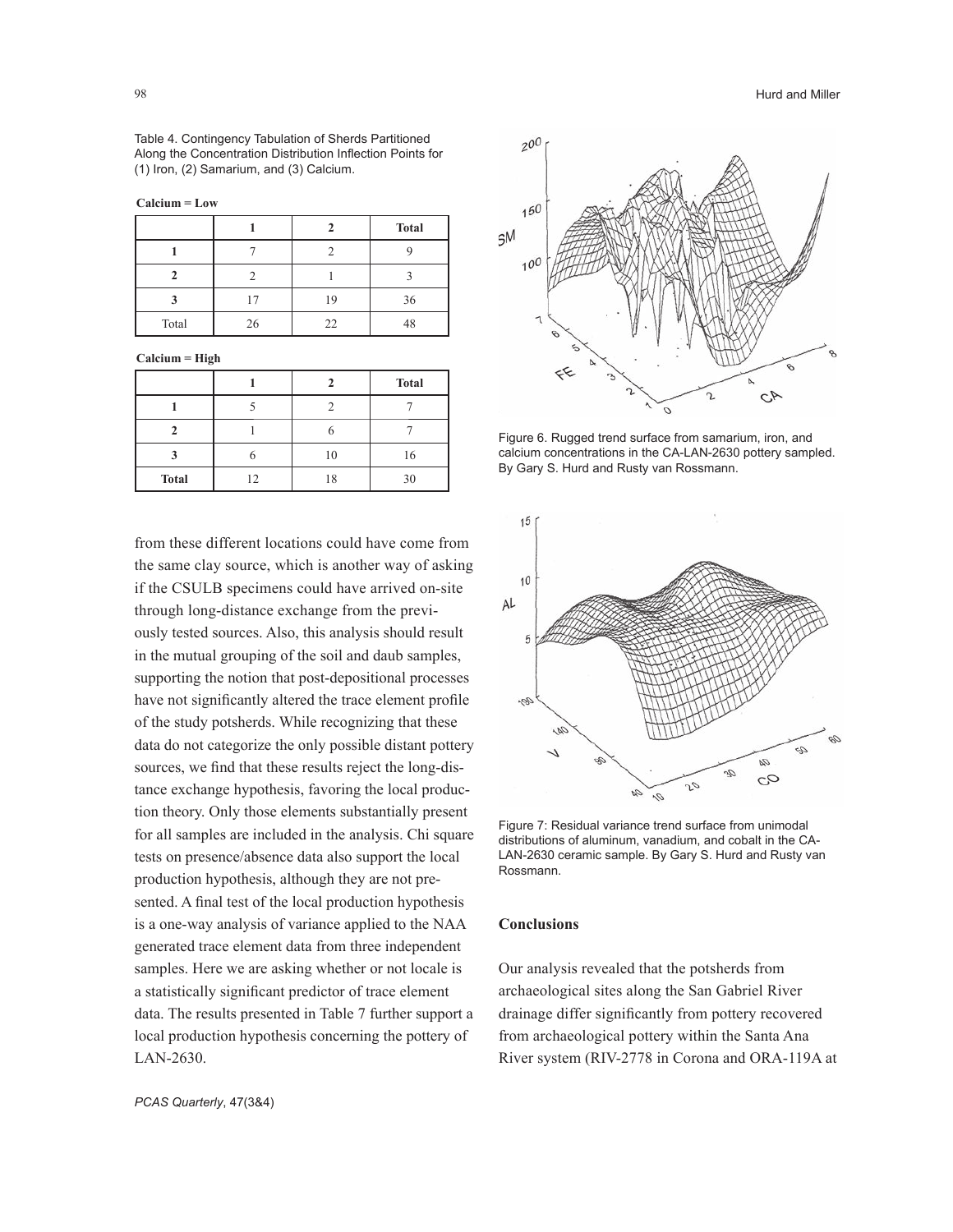Table 5. T-Test Result for Common Elements Found in Ceramics Recovered from CA-LAN-2630 and CA-ORA-119.

|           |         | Probability |
|-----------|---------|-------------|
| Mn        | 3.1     | .003        |
| <b>Sc</b> | $-2.3$  | .026        |
| La        | 16.8    | .000        |
| Sm        | 30.4    | .000        |
| AI        | $-22.4$ | .000        |
|           | $-2.3$  | .021        |

Table 6. T-Test Result for Common Elements Found in Ceramics Recovered from CA-LAN-2630 and Andreas Canyon, Riverside County.

|              |          | Probability |
|--------------|----------|-------------|
| Mn           | 12.3     | .000        |
| <b>Sc</b>    | $-4.9$   | .000        |
| La           | 9.8      | .000        |
| Sm           | 28.9     | .000        |
| AI           | $-1.2$   | .222        |
| $\mathbf{v}$ | $-0.197$ | .848        |

Table 7. Results of a One-Way Analysis of Variance Testing Locale as a Predictor of Sherd Trace Element Composition.

|           | F     | Probability |
|-----------|-------|-------------|
| Mn        | 12.6  | .000        |
| <b>Sc</b> | 3.6   | .029        |
| La        | 152.6 | .000        |
| Sm        | 385.4 | .000        |
| AI        | 355.5 | .000        |
|           | 2.98  | .053        |

Newport Bay). This provides further support for the argument that the study potsherds from LAN-2630 were produced within the San Gabriel River drainage. It was also noted that the LAN-2630 soil and burnt daub samples share the same chemistry as the

potsherds, thus encouraging us to accept the reliability of the potsherd assignments. Our data are unambiguous and lead us to the conclusion that pottery vessels were made within the vicinity of the LAN-2630 archaeological site itself. None of the ceramic samples represent exotic imports.

# **Acknowledgments**

The Pío Pico specimens were recovered during excavations by Cypress College under the direction of Mr. Paul Langenwalter, and permission to use them is gratefully acknowledged. The authors wish to thank the Cahuilla Tribal Council and Tribal Historian Anthony Andreas for providing some of the potsherds discussed in this report. We are grateful to Brian Stokes, Axel Matthias Kern, and Ann Miller for their enthusiasm and tireless efforts at the UC Irvine Radiochemistry Laboratory.

## **References Cited**

Frierman, Jay D.

1987 Southern California Brown Ware. In *Historical and Archaeological Investigation at the Aros-Serrano Adobe, Prado Basin*, by Roberta S. Greenwood. John M. Foster, and Anne Q. Duffield. pp. 79–85. Report prepared by Greenwood and Associates. Report submitted to U.S. Army Corps of Engineers. Los Angeles District.

#### Griset, Suzanne

2009 Chapter Nine: Native American Ceramics. In *The Archaeology of CA-LAN-192: Lovejoy Springs and Western Mojave Desert Prehistory* by Barry A. Price, Alan G. Gold, Barbara S. Tejada, David D. Earle, Suzanne Griset, Jay B. Lloyd, Mary Baloian, Nancy Valente, Virginia S. Popper, and Lisa Anderson, pp. 115-137. Report prepared by Applied Earthworks, Inc., Fresno, California. Report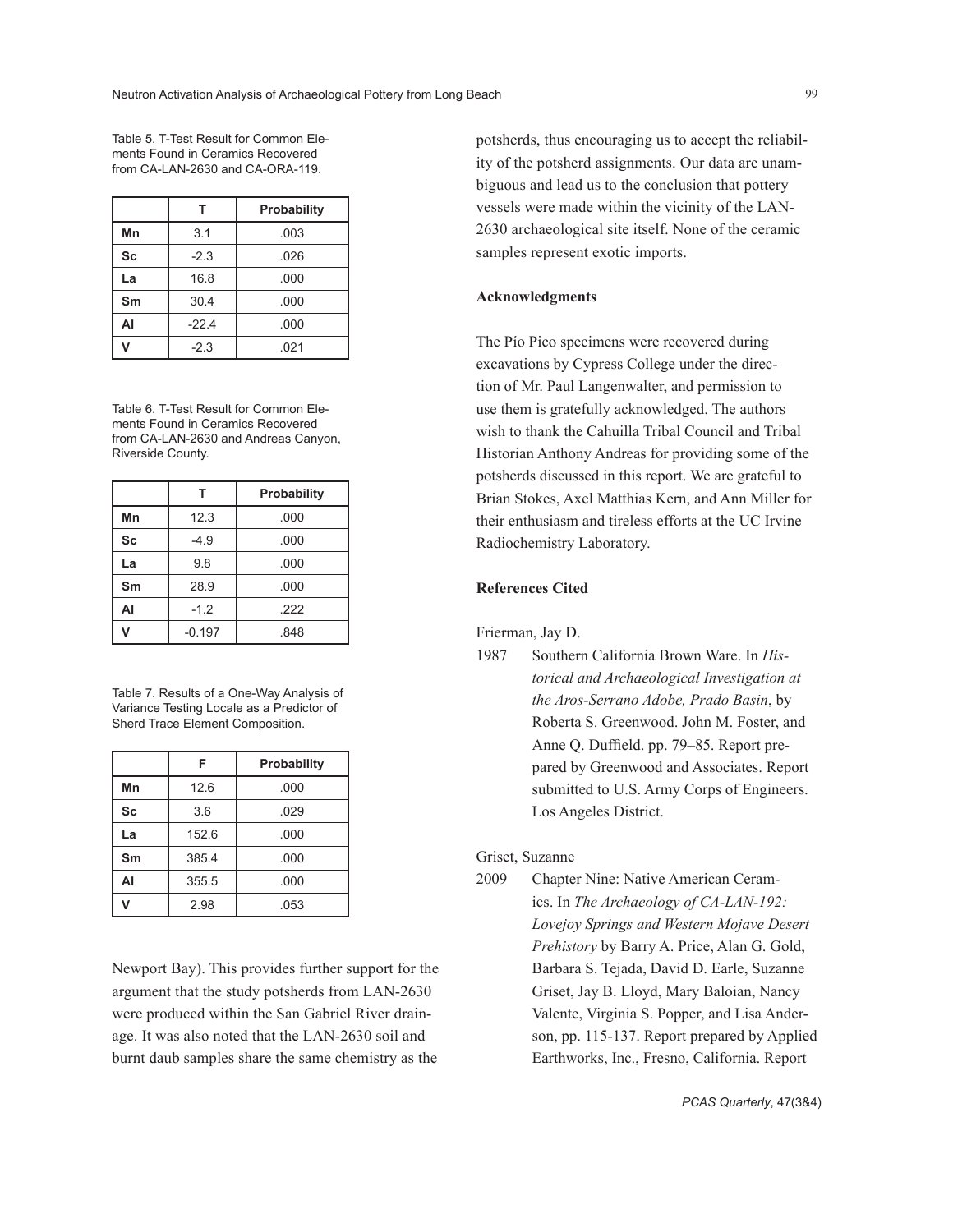submitted to County of Los Angeles Department of Public Works, Alhambra, California.

- Hurd, Gary S., and George E. Miller
- 1973 Analysis of Prehistoric Ceramics by Neutron Activation. In *Reports of the Undergraduate Research Fellows to the Regents of the University of California, Irvine*. On file, University of California Irvine Library, Special Collections.
- Hurd, Gary, S., George E. Miller, and Henry C. Koerper 1990 An Application of Neutron Activation
- Analysis to the Study of Prehistoric California Pottery. In *Hunter-Gatherer Pottery from the Far West*, edited by Joanne M. Mack, pp. 202–220. Nevada State Museum Anthropological Papers No. 23. Carson City.
- Koerper, Henry C., Christopher E. Drover, Arthur E. Flint, and Gary S. Hurd
- 1978 Gabrielino Tizon Brown Pottery. *Pacific Coast Archaeological Society Quarterly* 14(3):43–58.

Pemberton, H. Earl

1983 *Minerals of California*. Van Nostrand Reinhold Company, New York.

Plymale-Schneeberger, Sandra

1993 Application of Quantifiable Methodologies in Ceramic Analysis: Petrographic and Geochemical Analysis of Ceramics from Riverside County, California. *Proceedings of the Society for California Archaeology* 6:257–276.

Van Camp, Gena R.

1979 *Kumeyaay Pottery: Paddle-and-Anvil Techniques of Southern California*. Ballena Press Anthropological Papers No. 15. Socorro, New Mexico.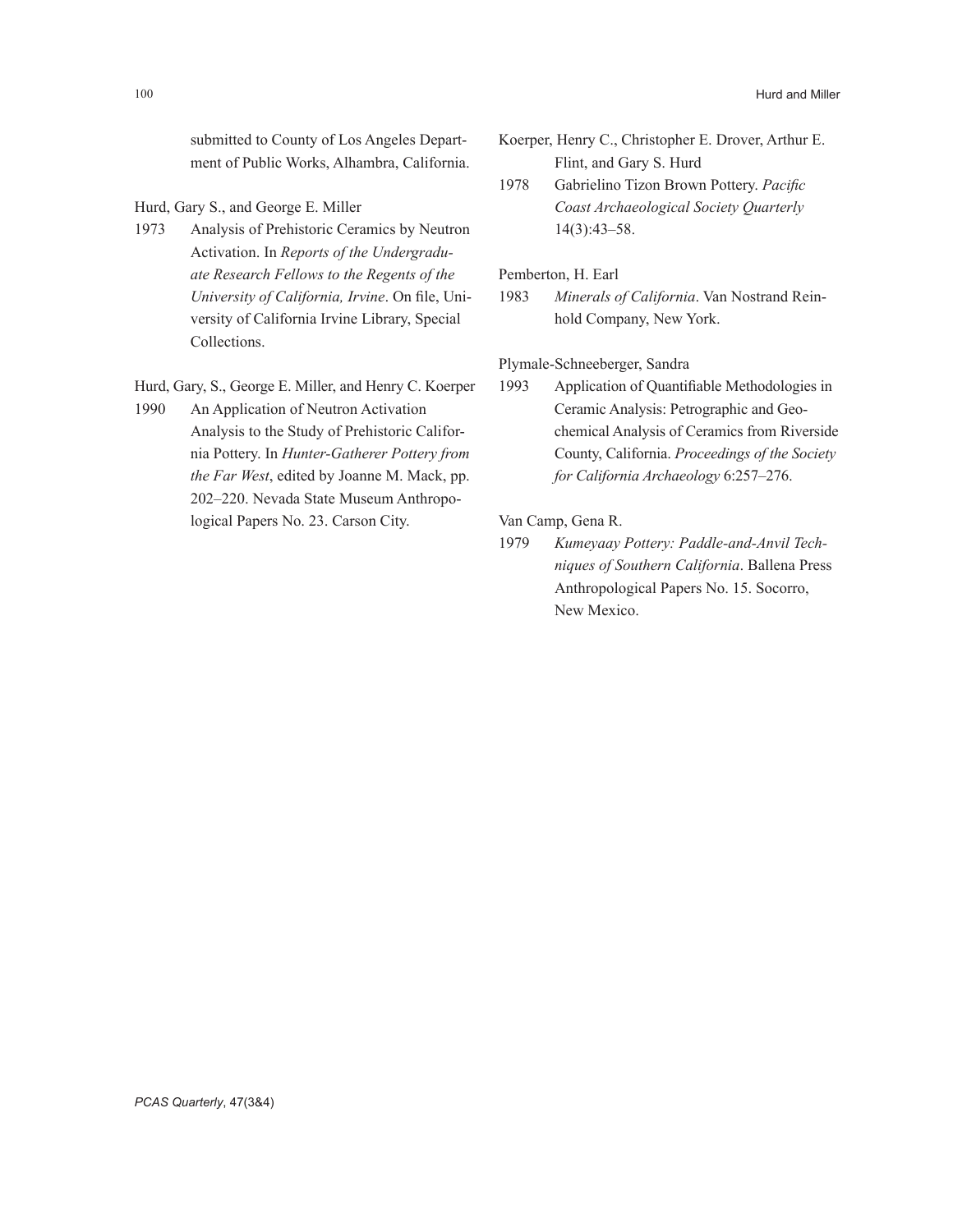| 3.214<br>1.276<br>41.257 | 5.603<br>0.000 | 6.557<br>1.143 | 3.456             | 5.407     | 7.942       |            |                |              |          |             |                |                |           |                |                |                |            |         |            |               |           |          |                  |            |           |                 |
|--------------------------|----------------|----------------|-------------------|-----------|-------------|------------|----------------|--------------|----------|-------------|----------------|----------------|-----------|----------------|----------------|----------------|------------|---------|------------|---------------|-----------|----------|------------------|------------|-----------|-----------------|
|                          |                |                |                   |           |             | 9.416      | 6.071          | 7.127        | 5.955    | 3.567       | 3.260          | 7.099          | 6.931     | 9.055          | 3.765          | 9.305          | 8.854      | 7.675   | 7.553      | 6.187         | 5.077     | 4.149    | 4.623            | 8.351      | 6.392     | 6.949           |
|                          |                |                | 0.929             | 1.117     | 1.384       | 1.415      | 1.240          | 1.391        | 1.221    | 0.960       | 0.841          | 1.439          | 1.255     | 1.117          | 1.253          | 1.323          | 1.802      | 1.272   | 1.321      | 1.320         | 0.942     | 1.365    | 1.127            | 1.428      | 1.431     | 1.140           |
|                          |                | 70.384         | 38.309            | 64.128    | 108.868     | 103.311    | 74.439         | 87.768       | 67.798   | 40.022      | 62.031         | 106.853        | 96.460    | 94.887         | 41.035         | 94.246         | 115.812    | 110.744 | 89.283     | 95.166        | 61.972    | 41.268   | 50.298           | 103.625    | 100.258   | 94.491          |
|                          | 16.579         | 21.974         | 17.896            | 28.896    | 26.211      | 29.805     | 22.875         | 46.444       | 22.051   | 16.850      | 21.155         | 25.615         | 28.862    | 31.032         | 17.870         | 33.793         | 37.096     | 41.929  | 25.311     | 19.684        | 16.940    | 16.404   | 11.090           | 30.234     | 39.703    | 35.607          |
| 1.998                    | 4.280          | 3.694          | 1.908             | 3.057     | 5.162       | 4.780      | 3.705          | 4.231        | 3.317    | 2.088       | 5.33           | 5.178          | 4.896     | 4.276          | 2.063          | 4.654          | 4.929      | 4.674   | 4.162      | 4.689         | 4.230     | 2.189    | 2.684            | 4.741      | 4.550     | 4.597           |
| 0.000                    | 101.867        | 47.397         | 0.000             | 60.660    | 115.367     | 127.947    | 90.898         | 81.769       | 60.407   | 46.530      | 127.563        | 101.943        | 100.869   | 80.849         | 0.000          | 113.373        | 0.000      | 72.219  | 82.000     | 106.239       | 94.886    | 0.000    | 0.000            | 114.140    | 81.309    | 159.243         |
| 24.239                   | 47.113         | 42.410         | 16.731            | 30.324    | 50.844      | 50.571     | 32.157         | 43.958       | 34.220   | 19.552      | 63.252         | 45.839         | 44.140    | 34.432         | 18.575         | 47.264         | 53.271     | 46.081  | 38.861     | 64.920        | 52.513    | 19.913   | 25.495           | 58.610     | 45.657    | 55.152          |
| 6.178                    | 12.445         | 11.306         | 6.150             | 9.722     | 14.677      | 13.694     | 11.258         | 11.834       | 10.746   | 6.679       | 14.436         | 14.063         | 14.308    | 12.734         | 6.646          | 13.894         | 14.027     | 13.093  | 11.862     | 15.250        | 13.533    | 7.219    | 8.279            | 13.369     | 12.926    | 13.182          |
| 187.700                  | 141.500        | 63.460         | 70.310            | 66.590    | 165.800     | 127.600    | 173.800        | 151.900      | 168.400  | 106.400     | 141.500        | 90.940         | 162.200   | 177.800        | 171.400        | 161.900        | 183.000    | 153.100 | 164.800    | 136.800       | 114.800   | 72.470   | 152.400          | 172.100    | 159.800   | 166.400         |
| 103.200                  | 85.090         | 49.290         | 55.900            | 61.250    | 103.400     | 86.560     | 93.710         | 83.970       | 85.440   | 73.090      | 81.990         | 57.350         | 91.170    | 110.900        | 104.900        | 97.390         | 115.600    | 112.000 | 100.700    | 97.290        | 66.090    | 62.290   | 94.240           | 101.400    | 93.750    | 92.460          |
| 5.095                    | 5.135          | 2.492          | 2.724             | 2.928     | 5.187       | 4.489      | 5.379          | 6.005        | 5.316    | 3.863       | 4.954          | 2.466          | 5.199     | 5.324          | 5.498          | 4.993          | 5.364      | 5.052   | 5.365      | 6.206         | 5.809     | 2.567    | 4.944            | 5.978      | 5.150     | 5.406           |
| 852.091                  | 755.949        | 820.109        | 977.542           | 695.719   | 908.033     | 940.337    | 823.608        | 945.173      | 990.170  | 761.294     | 1361.505       | 850.869        | 793.152   | 830.419        | 989.897        | 819.618        | 798.268    | 830.346 | 801.590    | 712.845       | 837.607   | 834.367  | 958.888          | 940.707    | 1114.577  | 1089.420        |
| 78.286                   | 79.834         | 101.994        | 84.140            | 72.964    | 85.011      | 91.785     | 84.382         | 72.141       | 84.044   | 102.527     | 142.008        | 102.817        | 77.609    | 106.736        | 78.818         | 101.075        | 94.930     | 87.237  | 84.963     | 103.736       | 98.172    | 103.301  | 80.995           | 78.479     | 84.044    | 89.128          |
| 102.006<br>4             | 4455.097       | 4303.963       | 763.627<br>$\sim$ | 5380.623  | 4691.828    | 7263.774   | 3668.667       | 793.476<br>4 | 0.000    | 3248.703    | 3560.333       | 8194.650       | 4818.888  | 4738.640       | 4281.227       | 5177.328       | 6912.021   | 610.178 | 6014.582   | 5184.016      | 4242.440  | 6890.621 | 4226.390         | 4923.210   | 3438.623  | 5549.314        |
| 3.953                    | 4.742          | 4.65           | 3.915             | 4.831     | 4.760       | 5.220      | 3.378          | 2.155        | 4.622    | 5.210       | 5.860          | 5.036          | 3.195     | $0.000$        | 0.000          | 3.928          | 4.381      | 4.988   | 3.540      | 9.208         | 6.798     | 0.000    | 2.914            | 0.000      | 3.935     | 1.798           |
| 9.281                    | 9.209          | 9.422          | 9.044             | 10.479    | 9.625       | 9.982      | 9.893          | 9.766        | 9.638    | 9.443       | 9.235          | 9.460          | 9.286     | 10.135         | 9.371          | 9.022          | 9.400      | 9.804   | 9.897      | 8.725         | 8.640     | 10.322   | 10.008           | 9.056      | 8.963     | 8.107           |
| $10 - 20$                | $0 - 10$       | $30 - 40$      | $0-10$            | $10 - 20$ | $0-10$      | $0 - 10$   | $20 - 30$      | $20 - 30$    | $0 - 10$ | $0 - 10$    | $10 - 20$      | $0 - 10$       | $10 - 20$ | $10 - 20$      | $10 - 20$      | $10 - 20$      | $10 - 20$  | $0-10$  | $30 - 40$  | 99-199        | 99-100    | 40-50    | $20 - 30$        | 30-40      | $10 - 20$ | 30-40           |
| X                        | A5             | $\gtrsim$      | A5                | A5        | $\lambda$ 6 | $\lambda5$ | A <sub>4</sub> | K            | $\Xi$    | $\lambda$ 4 | A <sub>4</sub> | A <sub>4</sub> | $\gtrsim$ | A <sub>4</sub> | A <sub>4</sub> | A <sub>4</sub> | $\lambda6$ | X       | $\sqrt{6}$ | Locus $3$     | Locus $3$ | US.5     | U <sub>5.2</sub> | $\sqrt{4}$ | Y6        | $\mathcal{V}^2$ |
| 1647                     | 245            | 1150           | 243               | 247       | 1857        | 3389       | 2918           | 1303         | 970      | 2820        | 2675*          | 3995           | 1123      | 2675*          | 2754           | 2706           | 1837       | 1847    | 2758       | $\frac{*}{*}$ | $*$       | 3892     | 3835             | 2064       | 1885      | 3189            |
|                          | 14.722         | 92.522         |                   |           |             |            |                |              |          |             |                |                |           |                |                |                |            |         |            |               |           |          |                  |            |           |                 |

**Appendix**<br>Element Concentration Assignment and Provenience for the CA-LAN-2630 Pottery Specimens. Element Concentration Assignment and Provenience for the CA-LAN-2630 Pottery Specimens.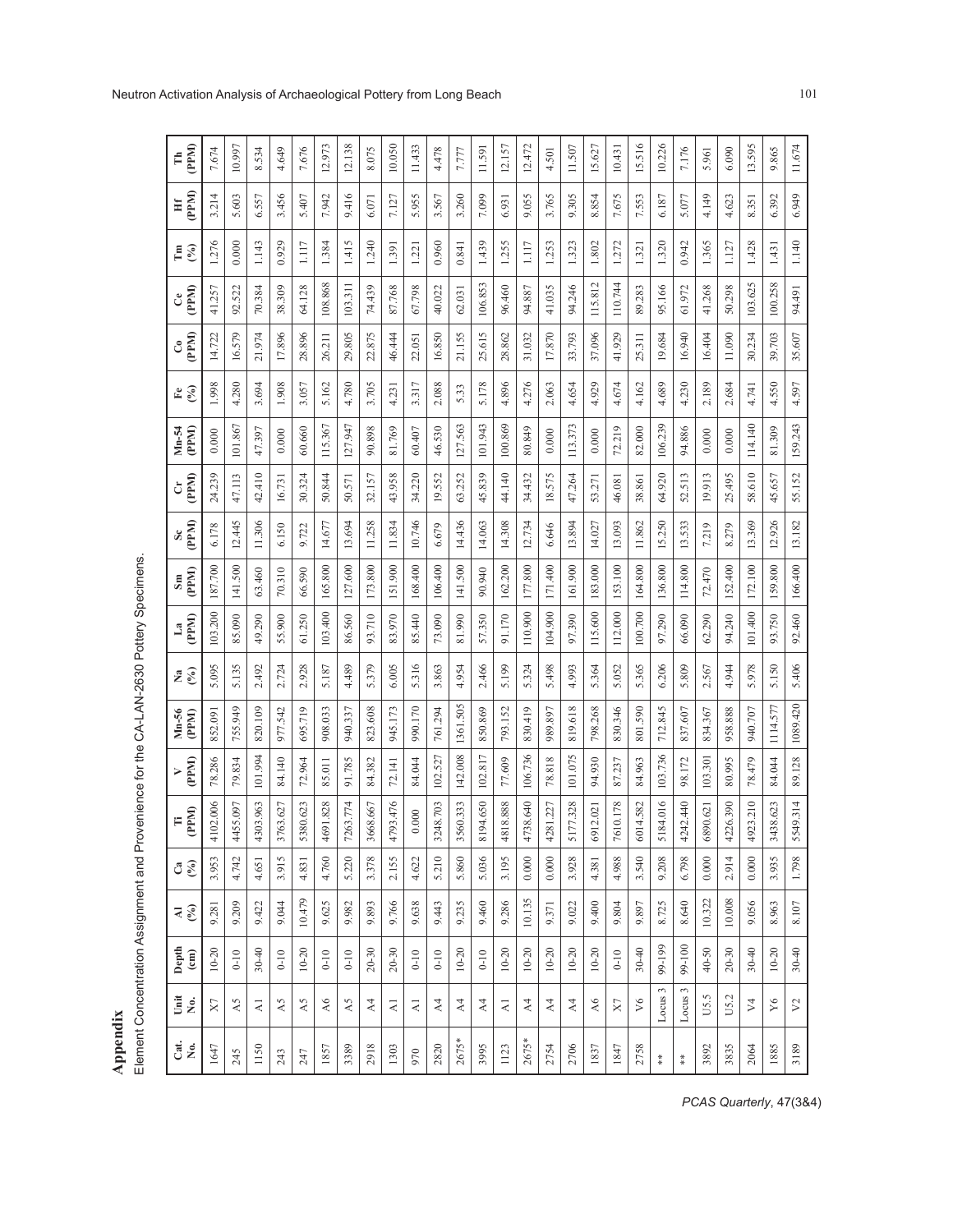|          |                               |               | Element Concentration Assignment and Pro |                 | venience for the            |             | CA-LAN-2630 Pottery |                             |             |             |             |            |                |                   |             |                       |             |                  |            |
|----------|-------------------------------|---------------|------------------------------------------|-----------------|-----------------------------|-------------|---------------------|-----------------------------|-------------|-------------|-------------|------------|----------------|-------------------|-------------|-----------------------|-------------|------------------|------------|
| ូត<br>ខេ | š g                           | Depth<br>(cm) | ৰ $\widehat{\mathcal{E}}$                | <b>ပဳ</b> ေ     | (PPM)<br>F                  | (PPM)<br>>  | Mn-56<br>(PPM)      | $\frac{1}{2}$ $\frac{1}{2}$ | (PPM)<br>ءَ | (PPM)<br>Sm | (PPM)<br>တိ | (PPM)<br>ö | Mn-54<br>(PPM) | $E$ $\frac{1}{2}$ | (PPM)<br>ပိ | <b>CONDED</b>         | $E \otimes$ | (PPM)<br>£       | (PPM)<br>는 |
| 2323     | 5                             | 50-60         | 9.039                                    | 3.390           | 58.082<br>45                | 83.511      | 764.636             | 5.611                       | 94.430      | 169.900     | 14.081      | 49.570     | 125.722        | 4.836             | 34.059      | 98.965                | 1.363       | 9.345            | 10.793     |
| 2096     | $\geq$                        | 20-30         | 10.594                                   | 3.904           | 37.726<br>57                | 110.510     | 597<br>907          | 5.476                       | 103.900     | 174.500     | 14.365      | 56.001     | 134.390        | 4.975             | 36.808      | 108.192               | 1.601       | 6.406            | 11.841     |
| 5<br>262 | V <sub>10</sub>               | $0 - 10$      | 9.515                                    | 4.690           | 11.890<br>47                | 121.203     | 1019.788            | 2.556                       | 56.830      | 66.740      | 6.628       | 24.873     | 0.000          | 2.127             | 23.085      | 39.905                | 1.424       | 4.081            | 5.632      |
| 890      | $\mathbb{E}^3$                | 20-30         | 10.348                                   | 3.427           | 86.364<br>$\overline{37}$   | 96.333      | 977.460             | 5.536                       | 97.360      | 178.700     | 12.343      | 43.290     | 76.484         | 3.909             | 30.375      | 80.789                | 1.364       | ၜ<br>6.57        | 9.716      |
| 498      | Ξ                             | $0 - 10$      | 10.305                                   | 3.989           | 16.653<br>Σ                 | 86.947      | 975.962             | 2.882                       | 55.930      | 73.820      | 13.418      | 49.388     | 115.214        | 4.700             | 34.797      | 95.190                | 1.434       | 7.298            | 11.145     |
| 3850     | $\mathbb S$                   | $30 - 40$     | 9.600                                    | Θ<br>4.27       | 321.546<br>35               | 75.964      | 924.691             | 5.426                       | 83.390      | 143.000     | 8.409       | 25.628     | 42.158         | 2.857             | 13.805      | 55.052                | 1.007       | 4.688            | 6.300      |
| 2830     | $\times$                      | $10 - 20$     | 10.050                                   | 4.684           | 009.600<br>58               | 85.495      | 795.228             | 4.014                       | 99.880      | 123.400     | 13.492      | 44.564     | 99.182         | 4.771             | 31.593      | 114.158               | 1.221       | 7.443            | 12.082     |
| 107      | $\simeq$                      | $10 - 20$     | 10.445                                   | 5<br>4.81       | 02.235<br>အ                 | 101.994     | 946.882             | 2.617                       | 53.400      | 78.080      | 8.458       | 31.975     | 48.164         | 2.721             | 15.915      | 51.079                | 1.153       | 4.166            | 6.311      |
| 158      | A10                           | 60-70         | 8.895                                    | $\circ$<br>4.37 | 862.600<br>38               | 75.576      | 1262.925            | 5.296                       | 89.060      | 152.100     | 12.683      | 45.565     | 96.114         | 4.451             | 24.963      | 93.127                | 1.331       | .258<br>$\infty$ | 10.700     |
| 337      | $\times$                      | $10 - 20$     | 9.431                                    | $\circ$<br>1.91 | 31.110<br>56                | 90.062      | 1191.914            | 2.650                       | 56.840      | 67.610      | 11.358      | 42.077     | 68.284         | 3.854             | 43.228      | 91.158                | 1.133       | 5.171            | 11.154     |
| 2726     | $\overline{A}$                | $0 - 10$      | 10.404                                   | 2.000           | 58.853<br>$\frac{9}{4}$     | 100.586     | 1104.467            | 5.453                       | 107.800     | 179.100     | 14.242      | 51.026     | 98.722         | 4.744             | 40.338      | 105.676               | 1.386       | 7.181            | 11.256     |
| 420      | $\overline{\mathsf{x}}$       | $0 - 10$      | 9.977                                    | 2.338           | 217.020<br>52               | 96.472      | 1077.865            | 5.680                       | 103.500     | 168.300     | 8.829       | 27.703     | 61.419         | 2.866             | 24.226      | 52.663                | 1.328       | 5.026            | 6.823      |
| 150      | $\overline{\mathsf{z}}$       | $0 - 10$      | 9.956                                    | 2.260           | 30.175<br>59                | 82.881      | 1100.105            | 5.368                       | 96.020      | 165.500     | 7.450       | 27.400     | 44.513         | 2.362             | 21.730      | 43.028                | 1.110       | 4.921            | 5.589      |
| 484      | $\overline{\mathcal{Z}}$      | $10 - 20$     | 11.015                                   | 5<br>2.34!      | $-05.611$<br>3              | 105.848     | 1026.534            | 529<br>ΓÓ.                  | 95.400      | 165.700     | 7.864       | 26.308     | 0.000          | 2.455             | 21.412      | 43.738                | 0.967       | 5<br>5.37        | 5.502      |
| 148      | $\overline{\mathcal{X}}$      | $0 - 10$      | 10.042                                   | 2.27            | 135.287<br>59               | 97.569      | 1133.742            | 2.799                       | 56.480      | 73.580      | 6.743       | 25.025     | 48.195         | 2.015             | 18.569      | 37.738                | 1.245       | 3.018            | 5.463      |
| 149      | $\lesssim$                    | $0 - 10$      | 9.580                                    | 2.01            | 6615.212                    | 88.356      | 1050.225            | 5.466                       | 104.600     | 168.500     | 10.060      | 34.280     | 74.068         | 3.385             | 25.384      | 69.883                | 1.163       | 6.111            | 8.449      |
| 3695     | $\overline{29}$               | $0 - 10$      | 7.187                                    | 2.006           | 04.503<br>57                | 213<br>76.  | 689.270             | 2.463                       | 51.250      | 62.510      | 13.216      | 50.874     | 83.917         | 4.483             | 25.538      | 87.488                | 1.149       | 6.440            | 10.403     |
| $106*$   | $\overline{\mathcal{Z}}$      | $20 - 30$     | 8.239                                    | 1.686           | 47.640<br>£,                | 125.144     | 1330.319            | 4.591                       | 78.250      | 121.400     | 18.500      | 78.511     | 127.487        | 6.122             | 28.986      | 86.207                | 0.976       | 5.449            | 10.987     |
| 354      | N<br>$\overline{\Gamma}$ 5.   | $20 - 30$     | 8.794                                    | 2.459           | 81.625<br>$\overline{76}$   | .065<br>89. | 809.867             | 5.466                       | 117.900     | 191.900     | 7.519       | 29.818     | 55.344         | 2.272             | 21.738      | 515<br>$\frac{48}{5}$ | 1.445       | 4.535            | 5.790      |
| 3587     | rÙ.<br>$\overline{\Gamma}$ 5. | 40-50         | 9.081                                    | Θ<br>1.87       | 30.417 <br>64               | 93.594      | 1095.967            | 5.083                       | 101.800     | 167.300     | 6.303       | 17.574     | 0.000          | 1.861             | 18.140      | 38.554                | 1.409       | 4.921            | 4.803      |
| 2580     | <b>B6</b>                     | 20-30         | 9.390                                    | 2.35            | 6375.201                    | .695<br>87. | 948.342             | 4.200                       | 85.060      | 118.900     | 10.111      | 35.160     | 0.000          | 3.249             | 26.855      | 67.565                | 1.161       | 6.361            | 7.860      |
| 2070     | 26                            | $20 - 30$     | 8.789                                    | 6<br>1.51       | 17.598 <br>35               | 89.118      | 910.048             | 5.032                       | 89.400      | 149.300     | 11.457      | 32.308     | 71.606         | 3.794             | 32.228      | 74.416                | 1.082       | 6.366            | 9.336      |
| 2943     | B5                            | $20 - 30$     | 8.293                                    | 2.387           | $-91.146$<br>$\mathfrak{A}$ | 78.004      | 900.862             | 5.044                       | 97.650      | 150.600     | 12.271      | 43.745     | 78.855         | 4.197             | 43.743      | 94.269                | 1.195       | 5.804            | 10.319     |
| 2146     | Z7                            | $0 - 10$      | 8.664                                    | 1.774           | 395.325<br>36               | 92.436      | 1017.604            | 5.127                       | 106.000     | 164.800     | 13.259      | 47.780     | 100.486        | 4.572             | 61.497      | 105.955               | 1.344       | 9.152            | 11.906     |
| 296      | B5                            | $10 - 20$     | 8.731                                    | 1.803           | 88.499<br>62                | 104.655     | 955.180             | 2.767                       | 54.300      | 66.350      | 6.511       | 19.239     | 0.000          | 2.021             | 16.035      | 35.280                | 1.145       | 4.240            | 4.184      |
| 2961     | B5                            | $10 - 20$     | 8.018                                    | 1.857           | 87.970<br>$\frac{4}{3}$     | 546<br>99.  | .346<br>801.        | 5.210                       | 91.910      | 156.000     | 13.154      | 46.203     | 85.528         | 4.492             | 531<br>29.  | 90.995                | 1.219       | 8.028            | 10.050     |
| 2525     | B6                            | $20 - 30$     | 8.443                                    | 1.942           | 26.952<br>$\frac{2}{3}$     | 89.381      | 914.485             | 5.355                       | 97.260      | 160.300     | 10.173      | 37.344     | 75.134         | 3.230             | 42.971      | 70.373                | 0.914       | 5.762            | 7.882      |
| 3247     | B5                            | $10 - 20$     | 7.558                                    | 0.992           | 88.005<br>$\frac{1}{2}$     | 70.002      | 708.367             | 2.353                       | 49.700      | 61.870      | 6.513       | 20.735     | 0.000          | 2.118             | 22.339      | 39.206                | 0.957       | 3.447            | 4.945      |